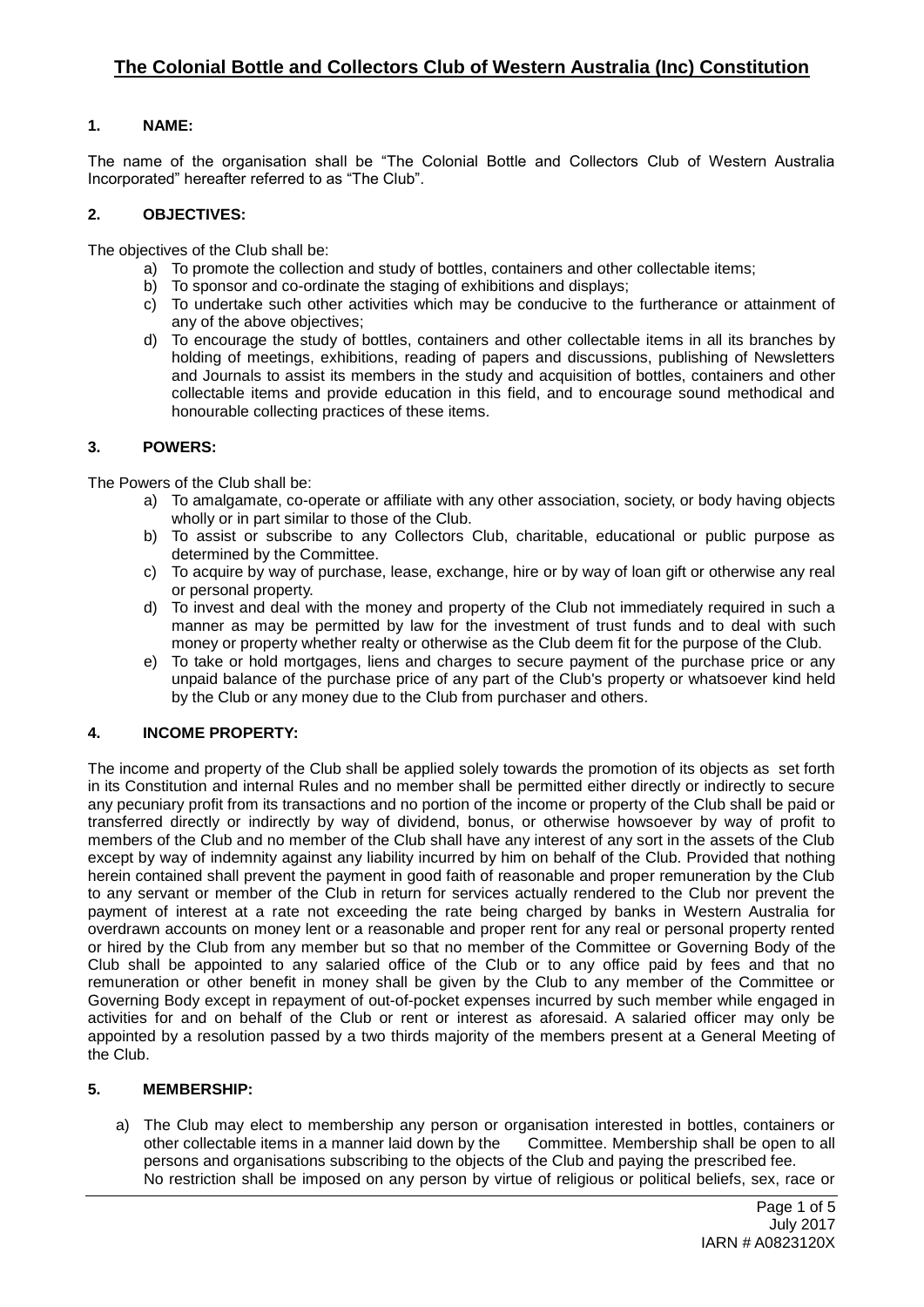# **The Colonial Bottle and Collectors Club of Western Australia (Inc) Constitution**

age, but the Club shall have the right to refuse membership to any applicant. This person shall have the right of appeal to a General Meeting of the Club. Membership is to be held in one of the following categories:

- (i) **Individual Members**: Senior and Junior persons who may wish to participate as individuals in the affairs of the Club and shall be entitled to one (1) vote. A junior member shall be under age 16.
- (ii) **Family Membership**: A family including dependant children "under the age of 18 years" [passed August 1987] may be accepted for membership in a manner laid down by the Club and by payment of the fee prescribed by the Club. A family membership is entitled to two (2) votes.
- (iii) **Contributing Members**: Persons, business houses and similar Companies which express their support for the Club's aims and activities by payment of the appropriate annual subscription and shall not be entitled to vote.
- (iv) **Honorary Life Members**: Persons or families of not less than ten years of continual membership of the Club who have given outstanding service to the Club or to other persons who have given outstanding service to collecting as such. This honour is conferred only by resolution of the Club's Annual General Meeting after approval by the Committee and notice of such nomination to be included in the notice of the A.G.M. and without obligation in terms of fee or subscription and shall be entitled to one (1) vote, or in the case of a family member two (2) votes.
- (v) **Honorary Membership**: May be granted to a person or group who have given service to the Club or to collecting. This membership to be given at the discretion of the Club or Committee for a specified period to a maximum of twelve months and shall not be entitled to vote.
- b) A vote may be exercised by proxy for resolutions published in Club Newsletters, provided that written authority signed by the individual member is produced on request.

## **6. ENTRANCE FEES, SUBSCRIPTIONS, FINANCIAL YEAR:**

- a) The club may from time to time prescribe enrolment fees and annual subscription fees for members of the Club and shall fix the amount, manner and time for payment of such fees.
- b) Fees for existing members shall be due on the 1st July each year and shall be paid within three months after which time membership shall be deemed to have lapsed.
- c) The financial Year of the Club shall commence on the 1st July and terminate on 30th June.

### **7. RESIGNATION AND EXPULSION:**

- a) A member may resign at any time from the Club by written notice, addressed and delivered or posted to the Secretary for the time being, but without prejudice to any claim of the Club against the member for subscriptions due to the date of receipt of such resignation.
- b) If a member fails to pay the subscription three months after the end of the financial year, and after due notification by the Secretary, it may be assumed by the Committee that such member has resigned from the Club.
- c) A member may be expelled from the Club after a recommendation from the Committee by a resolution passed by a majority of at least two thirds of the members of the Club voting upon such resolution, at a General Meeting of the Club convened for that purpose. The member whose expulsion is proposed shall be notified of such a meeting and shall be entitled to attend and make representations thereat. If the resolution be passed to expel such member then such member shall have the right of appeal at the next general meeting of the Club. If the member makes no such appeal or if the resolution is passed at the General Meeting to expel such member then such member shall thereupon cease to be a member of the Club.
- d) The Club shall endeavour to provide a safe environment for all members, invited guests and visitors at any event the Club may endorse by way of a Duty of Care whereby any reasonable person as far as practicable would condone. Member directly or indirectly found by way of invited guest or visitor to be in breach of any Duty of Care may be subject to expulsion from the Club as detailed in Clause 7.c. (Clause 7.d. inserted July 2008).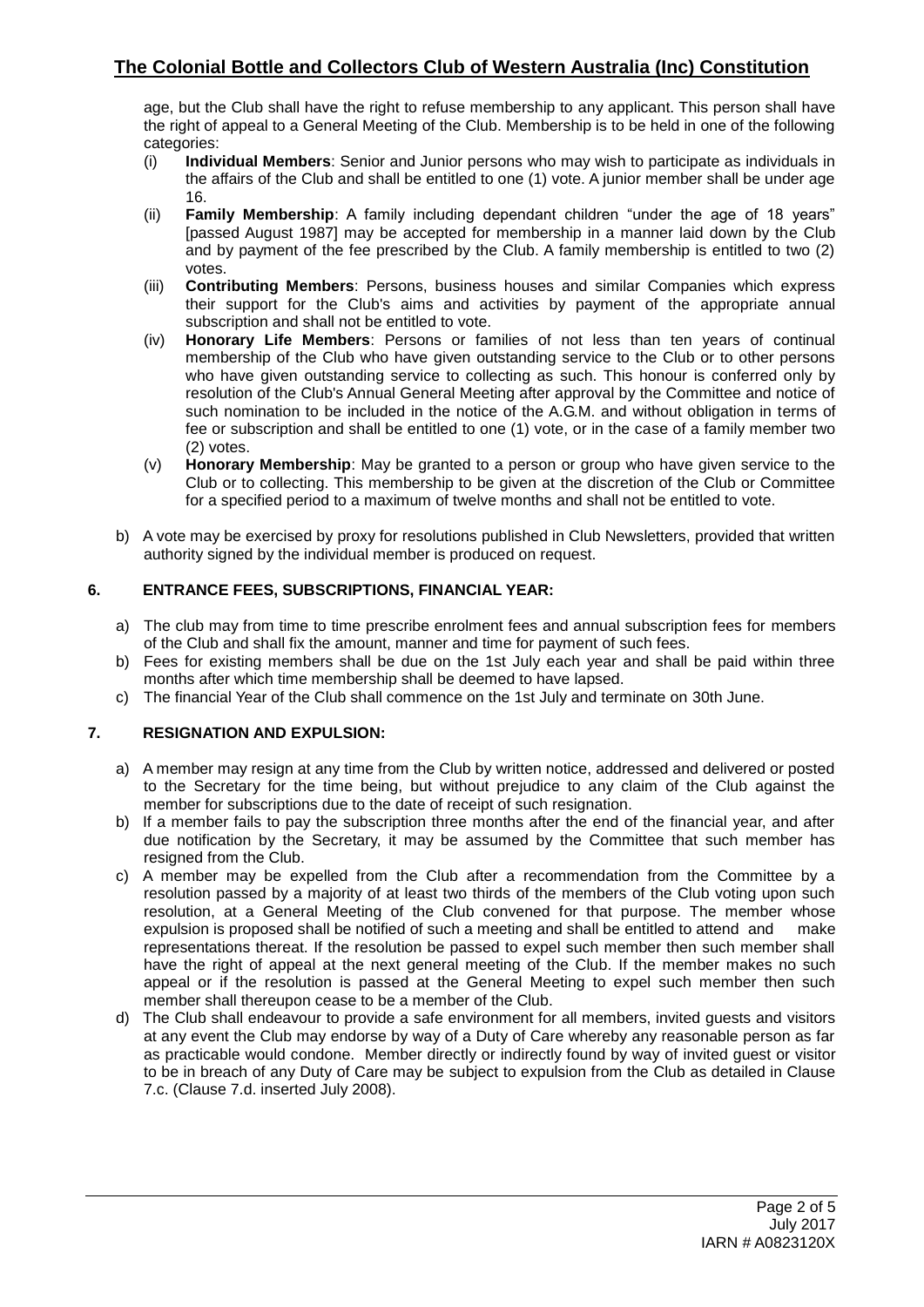## **8. THE TRUSTEES AND COMMON SEAL:**

- a) The Club may elect three Trustees of the Club who shall hold office until they die or resign or are removed by resolution of the Club in General Meeting. Upon the death, resignation or removal of a Trustee, the Club in General Meeting shall forthwith elect another Trustee in his/her place.
- b) Any two Trustees shall be signatories to documents under the Common Seal of the Club.
- c) The Common Seal of the Club engraved with the name of the Club shall be in the custody of the Secretary for the time being and may be affixed to any document of instrument with the authority of the Committee. Every document or instrument to which the Common Seal is affixed shall be signed by any two (2) Trustees.

## **9. MANAGEMENT: THE COMMITTEE:**

- a) The Management of the affairs of the Club shall be vested in an elected Committee of Management, hereinafter referred to as "the Committee".
	- The Committee members consist of:
	- (i) The office holders of the Club being the President, Vice President, Secretary and Treasurer; and (ii) At least two (2) ordinary members of the club.

With the proviso that in the event of a salaried officer having been appointed this officer shall also be appointed to the Committee as a non voting member. [Clause 9.a. amended June 2017, Committee members reduced from 4 office holders plus 6 ordinary members to 4 office holders plus minimum of 2 ordinary members].

- b) The Committee shall meet at such times as it determines and in any event not less frequently than once in every second calendar month. The Secretary shall notify all members of such meetings. Any member of the Committee missing three consecutive Committee meetings without reasonable justification shall be deemed to have forfeited his/her seat at the discretion of the Committee. Should a Committee member either forfeit or resign their position the Committee reserves the right to appoint another member to take their place on the Committee. [9.b. amended by adding last sentence 8 July 2008].
- c) Special Committee Meetings shall be called at the request of three (3) Committee members to the Secretary and shall be held within fourteen (14) days of that request.
- d) At all meetings of the Committee, six (6) members of the Committee shall form a quorum.
- e) The President shall preside at all meetings of the Committee and in his/her absence the Vice-President and in his/her absence the Committee shall elect a Chairperson.
- f) All questions arising at any meeting of the Committee shall be decided by vote of the majority of the members of the Committee present. The Chairperson shall have both casting and deliberative votes.
- g) No member holding dual office shall have more than one vote.
- h) All actions of the Committee are valid and binding unless and until the same shall have been revoked or disapproved by the Club in General Meeting, but shall only be deemed revoked as from that date.
- i) The Committee may appoint for a period not exceeding twelve (12) months sub-committees for such purposes as the Committee shall think fit. The terms of reference of all sub-committees shall be at the discretion of the Committee. The Chairperson of any such committee shall be a member elected or co-opted to the Committee.
- The President shall be ex-officio, a member of all duly constituted sub-committees.
- k) All members of the Committee shall serve in an honorary capacity with the exception of a non voting salaried officer.
- l) Subject to the provisos of this Constitution, the Committee may take all other legitimate actions deemed necessary in the achievement of the objects of the Club.

## **10. SECRETARY AND TREASURER:**

- a) The Secretary shall conduct the correspondence of the Club and shall cause to be kept full and accurate minutes of proceedings at Committee and General Meetings and shall be responsible for giving notice pursuant to this Constitution of General Meetings of the Club and of Committee Meetings.
- b) The Secretary shall be responsible for ensuring that a Register of the names and addresses of all members be kept.
- c) The Treasurer shall be responsible for ensuring that all monies payable to the Club are received on its behalf and give proper receipts for the same, and that within a reasonable time after receiving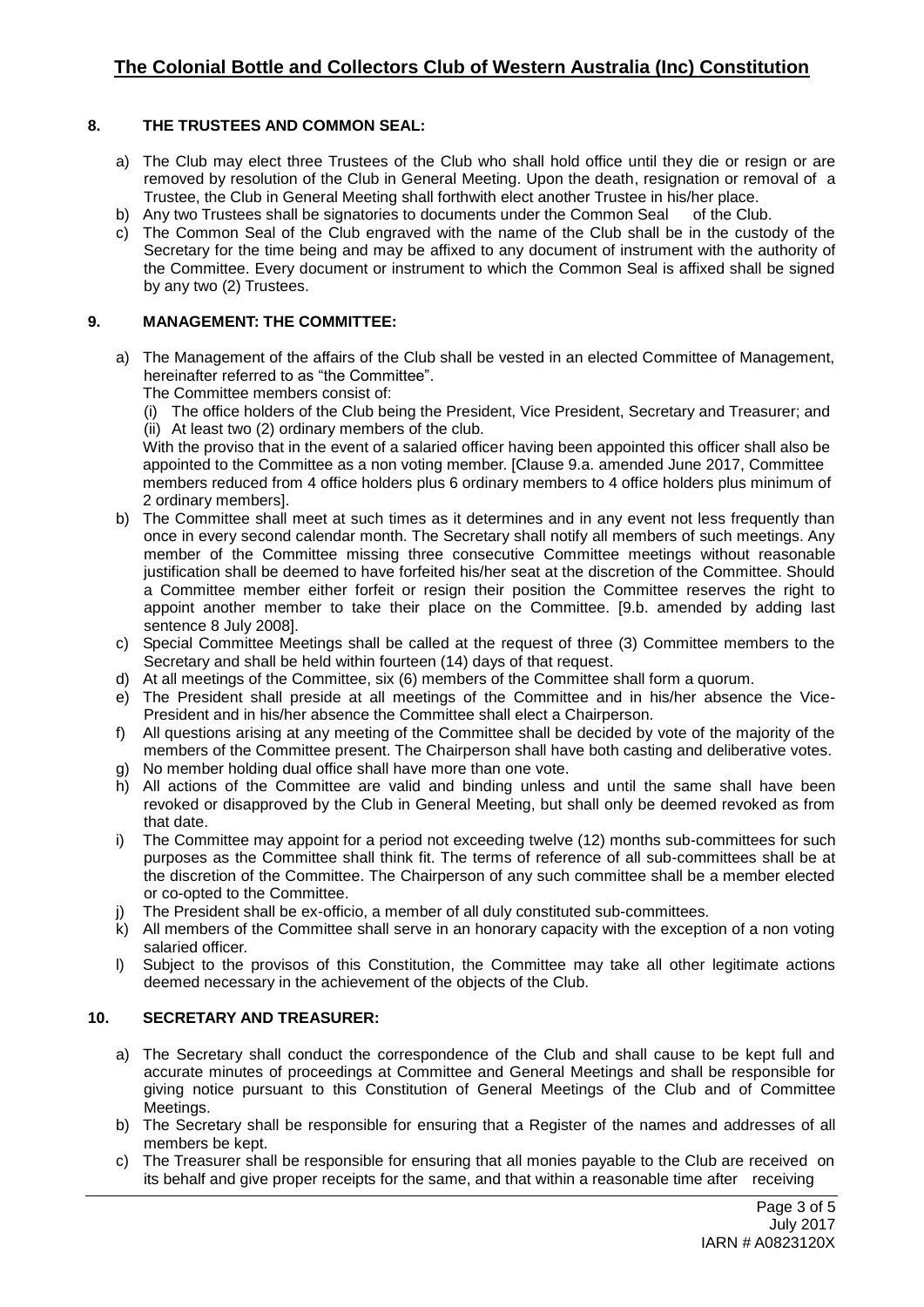# **The Colonial Bottle and Collectors Club of Western Australia (Inc) Constitution**

same, pay the same to the credit of the Club with its Bankers; that proper books shall be kept for the Club and shall at each Committee Meeting, furnish the Committee a statement of the financial position of the Club and at each Annual General Meeting of the Members a statement of the Income and Expenditure for the preceding year, together with a balance sheet duly audited by the elected Auditors, shall be read and be available for scrutiny by any financial member.

d) All cheques drawn on the Club's bank account shall be signed by at least two (2) persons who shall be members of and authorised by the Committee.

## **11. ELECTION of OFFICERS:**

- a) The Club shall elect the President, Vice-President (if required as in 11.d. below), Secretary, Treasurer and Auditor whereas the Committee shall appoint its own members to the position of Chairperson and may appoint persons to other offices as the Committee thinks fit. Persons appointed to other offices who are not Committee members shall not be entitled to vote at Committee Meetings unless they are already elected as a Committee Member in their own right. Such appointments shall be made on an annual basis at the first meeting of the Committee held after the Club Annual General Meeting. [Clause 11.a. amended 8 July 2008 to delete Editor and Librarian and make those positions by appointment].
- b) The members of the Committee shall hold office for one (1) year.
- c) The committee shall retire each year. All positions shall be termed vacant at the Annual General Meeting held in June of each year and new elections shall be held as prescribed by the Club.
- d) Retiring Committee are eligible for re-election with the exception of the President who shall automatically become the new Vice-President. This restriction may be waived by a resolution passed at the Annual General Meeting but the President may not serve consecutively more than two years. In the event of the President being re-elected for a second term, the Club shall elect a Vice-President.
- e) If during any year a vacancy, other than that of President occurs on the Committee, the Committee may forthwith elect some member of the Club to fill such vacancy for the period for which the vacating member would have been in office. In the event of the retirement during the period of office of the President a Special General Meeting shall be called and the vacant office be filled by election at that meeting.
- f) Nominations for the Committee may be in writing, signed by a proposer and seconder and by the nominee to indicate his/her concurrence. All signatories must be financial members of the Club or accredited office bearers of financial members of the Club. The nominee shall be either a voting member of a member group or an individual member.
- g) Nominations must be in the hands of the Returning Officer not less than seven (7) days prior to the date of the Annual or Special General Meeting. The Returning Officer may use his/her discretion to accept or decline late nominations.
- h) The election of Officers shall be by secret ballot by persons entitled to vote, including proxy holders, and present at the Annual General Meeting.
- i) No person shall be elected to the position of President of the Club unless that person has served at least twelve (12) months on the Committee or a Sub-Committee of the Club.

## **12. MEETINGS OF THE CLUB:**

- a) Annual General Meeting:
	- (i) Annual General Meeting shall be held within 6 months of the end of the financial year [Clause 12(a)(i) amended June 2017]. All members shall be notified by the Secretary in writing at least seven (7) days before the date, time and place of such a meeting.
	- (ii) The quorum at an Annual General Meeting shall be twenty percent (20%) or fifteen (15) members entitled to vote and financial at the commencement of the meeting.
	- (iii) The President shall preside at the Annual General Meeting and in his/her absence the Vice President, and in his/her absence the Committee shall appoint a Chairperson.
	- (iv) The outgoing Committee shall be deemed to hold office until the conclusion of the A.G.M.
	- (v) The business of the A.G.M. shall include:
		- a) Minutes of last A.G.M. and all Special Meetings.
		- b) Balance sheet accounts for the financial year and Auditor's report.
		- c) Report on the work of the Management Committee.
		- d) Election of Management Committee in accordance with Section 11.
		- e) Appointment for the ensuing year of Auditor and Returning Officer. Auditor shall not be a member of the Committee.